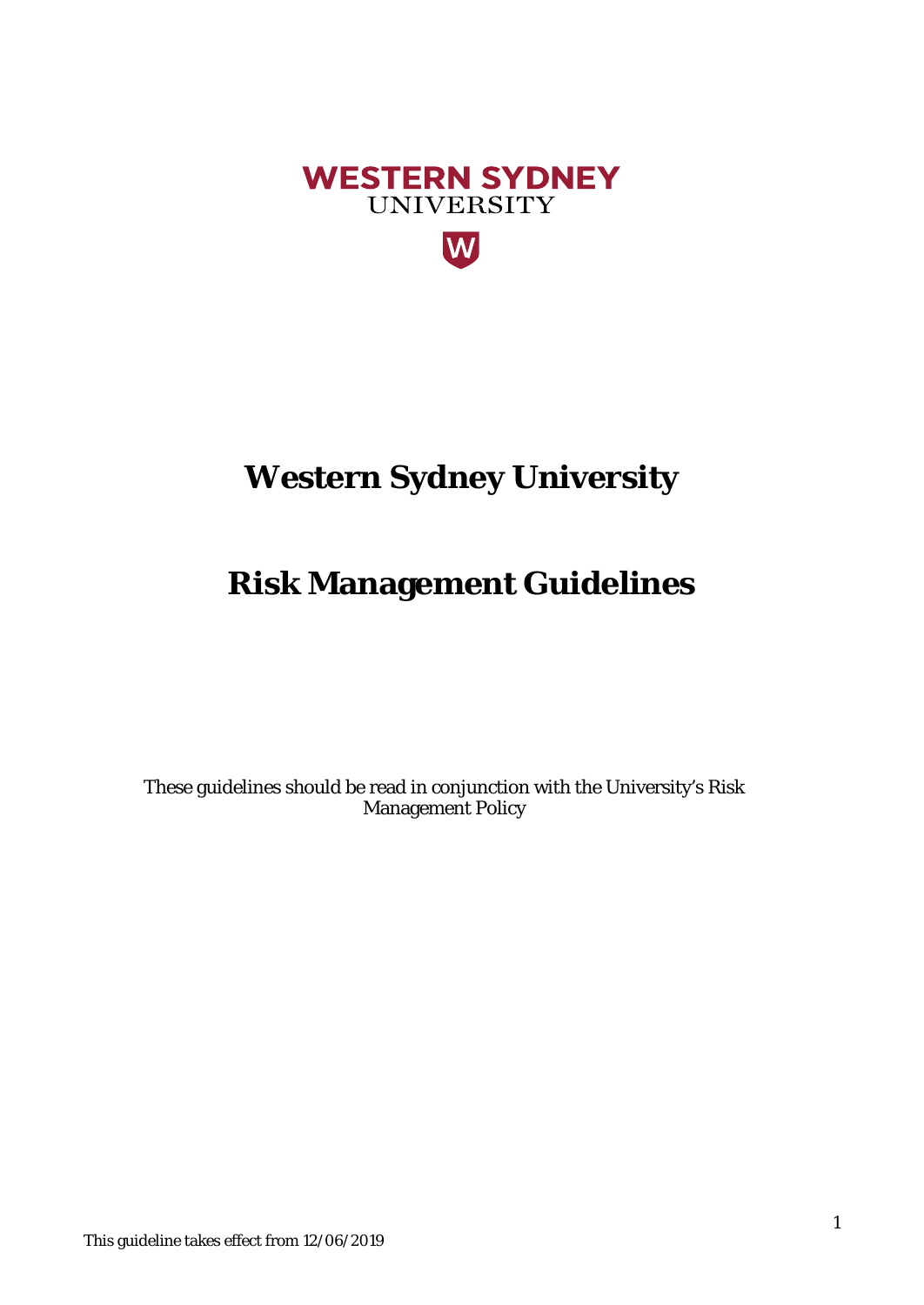## **Contents**

| Appendix 2 - Key Principles and Definitions 15                     |  |
|--------------------------------------------------------------------|--|
| <b>Appendix 3 - Western Sydney University Risk Rating Scale 16</b> |  |
|                                                                    |  |
|                                                                    |  |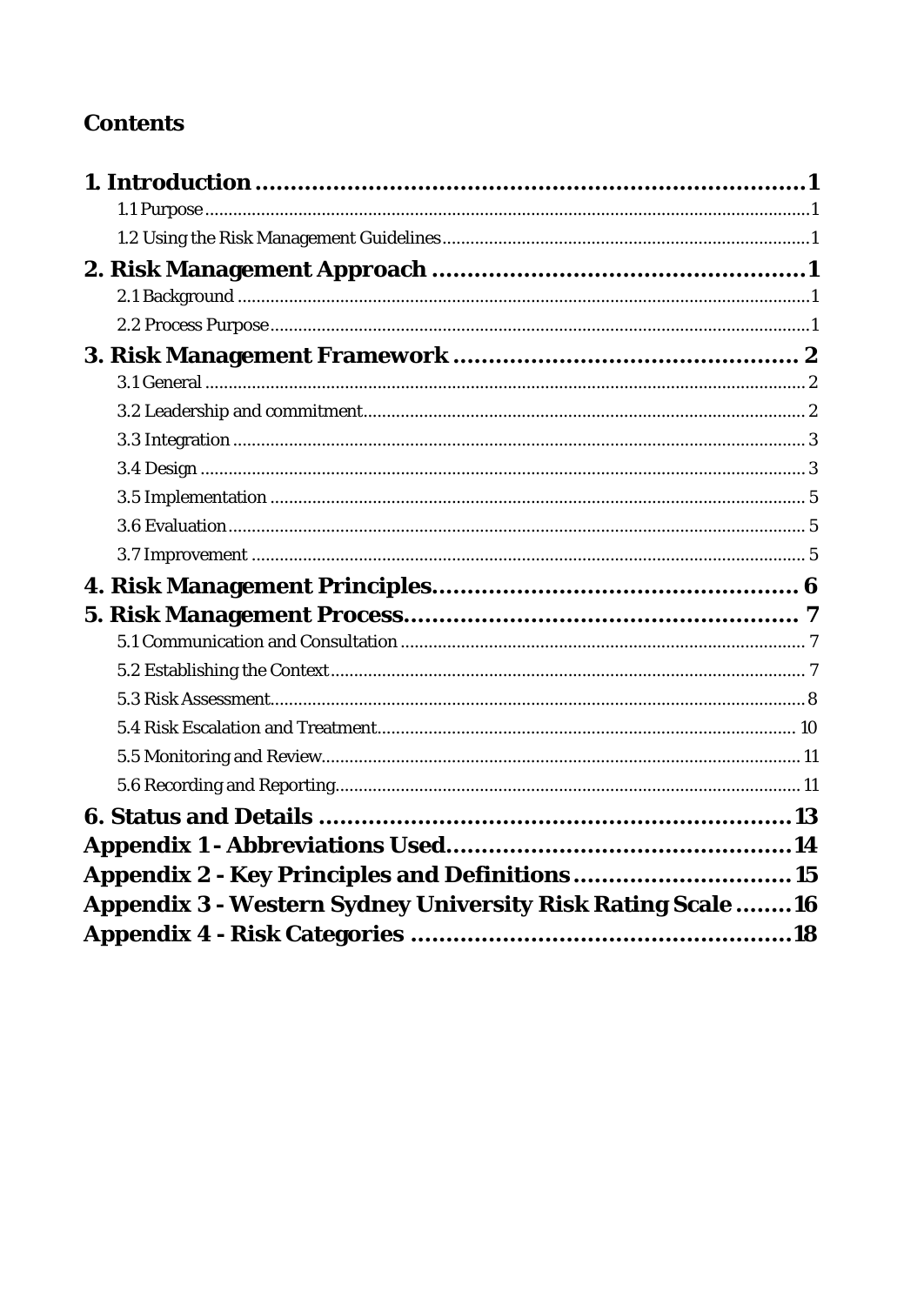## <span id="page-2-0"></span>**1. Introduction**

### <span id="page-2-1"></span>**1.1 Purpose**

The Risk Management Guidelines (RMG) supplements the University's Risk Management Policy (RMP). The policy and guidelines describe the University's approach to risk management. The guidelines provide the University's approach to risk management, risk management framework and key principles and processes to implement an effective risk management practice across the University.

These guidelines are based on the International Standard ISO 31000:2018 (Risk management – guidelines).

## <span id="page-2-2"></span>**1.2 Using the Risk Management Guidelines**

This guideline is the definitive reference for the University's risk management guidelines. The Risk Management Process Owner and anyone who is involved in managing risk can refer to this guideline.

## <span id="page-2-3"></span>**2. Risk Management Approach**

### <span id="page-2-4"></span>**2.1 Background**

The University maintains an enterprise-wide strategic risk management program, which is based on the methodology contained in the International Standard ISO 31000:2018 Risk Management – Guidelines . As part of the ongoing improvements to the risk management framework, Strategic and Operational Risk Registers should be maintained in the enterprise-wide risk management system (Protecht) for risk and compliance management.

This approach allows staff to access the on-line Registers from any location, at any time using a variety of desktop or portable devices. It also provides for more timely updates and assists with the identification of emerging risks or unwelcome trends. The system is secure and access to the Registers is securely managed.

### <span id="page-2-5"></span>**2.2 Process Purpose**

The purpose of the risk management process is to manage the lifecycle of all documented risks, ensuring that changes in our internal and external environment, which could impact the University's strategic goals and business unit objectives, are reflected in the Risk Register.

In doing so, the risk management process is likely to improve performance against the University's strategic and business unit objectives by contributing to:

- Fewer sudden shocks and unwelcome surprises
- More efficient use of resources
- Reduced waste
- Reduced fraud
- Better service delivery
- Improved innovation
- Increased likelihood of change initiatives being achieved
- More focus internally on doing the right things properly
- More focus externally to shape effective strategies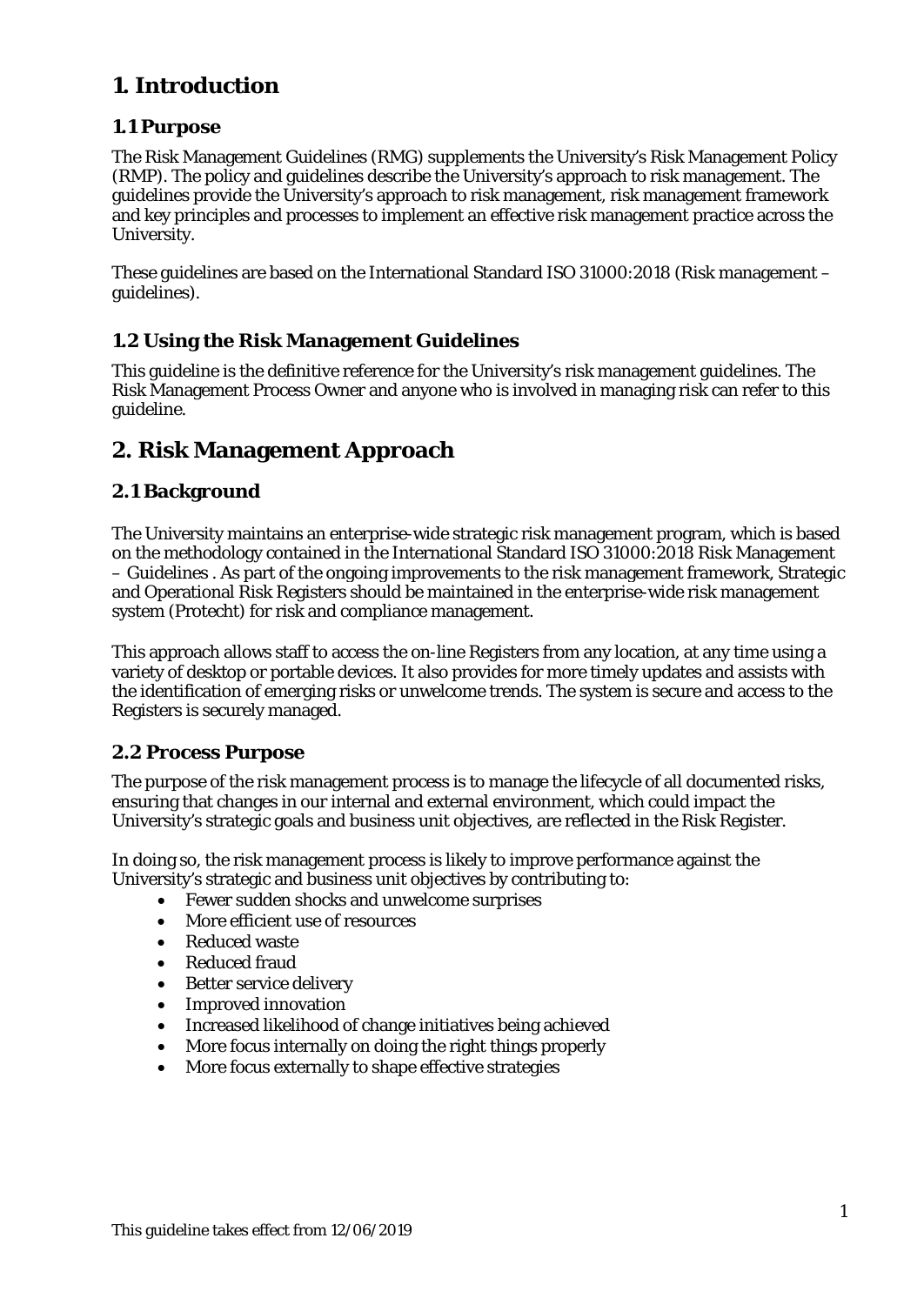## <span id="page-3-0"></span>**3. Risk Management Framework**

### <span id="page-3-1"></span>**3.1 General**

The University's Risk Management Framework is a set of components that provide the foundations and organisational arrangements for designing, implementing, monitoring, reviewing and continually improving risk management throughout the organisation.

The Framework development encompasses integrating, designing, implementing, evaluating and improving risk management across the University. Figure 1 illustrates the components of a framework.



Figure 1 - Framework

The University should evaluate its existing risk management practices and processes, evaluate any gaps and address those gaps within the framework.

The components of the framework and the way in which they work together should be customised to the needs of the University.

### <span id="page-3-2"></span>**3.2 Leadership and commitment**

Top management, various committees and oversight or governance bodies, where applicable, should ensure that risk management is integrated into all of University's activities and should demonstrate leadership and commitment by:

- implementing all components of the framework;
- issuing a statement or policy that establishes a risk management approach, plan or course of action;
- ensuring that the necessary resources are allocated to managing risk;
- assigning authority, responsibility and accountability at appropriate levels within the University.

This will help the University to: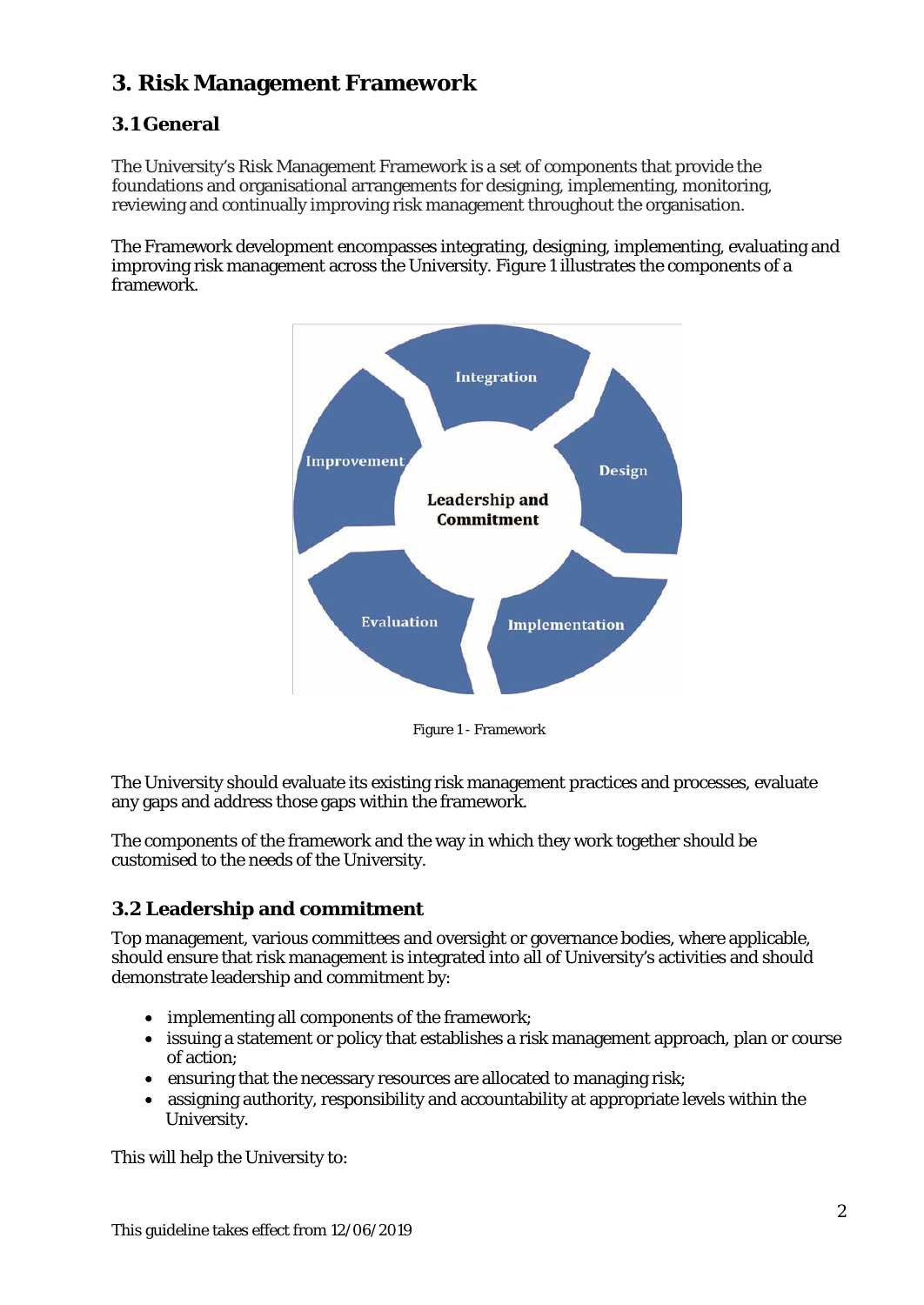- align risk management with its objectives, strategy and culture;
- recognize and address all obligations, as well as its voluntary commitments;
- establish the amount and type of risk that may or may not be taken to guide the development of risk criteria, ensuring that they are communicated to the University and its stakeholders;
- communicate the value of risk management to the University and its stakeholders;
- promote systematic monitoring of risks;
- ensure that the risk management framework remains appropriate to the context of the University.

Top management is accountable for managing risk while oversight bodies are accountable for overseeing risk management. Oversight bodies are often expected or required to:

- ensure that risks are adequately considered when setting the University's objectives;
- understand the risks facing the University in pursuit of its objectives;
- ensure that systems to manage such risks are implemented and operating effectively;
- ensure that such risks are appropriate in the context of the University's objectives;
- ensure that information about such risks and their management is properly communicated.

#### <span id="page-4-0"></span>**3.3 Integration**

Integrating risk management relies on an understanding of the University's structures and context. Structures differ depending on the University's purpose, goals and complexity. Risk is managed in every part of the University's structure. Everyone in the University has responsibility for managing risk.

Governance guides the course of the University, its external and internal relationships, and the rules, processes and practices needed to achieve its purpose. Management structures translate governance direction into the strategy and associated objectives required to achieve desired levels of sustainable performance and long-term viability. Determining risk management accountability and oversight roles within the University are integral parts of the University's governance.

Integrating risk management into the University is a dynamic and iterative process, and should be customized to the University's needs and culture. Risk management should be a part of, and not separate from, the University's purpose, governance, leadership and commitment, strategy, objectives and operations.

### <span id="page-4-1"></span>**3.4 Design**

#### **3.4.1 Understanding the University and its context**

When designing the framework for managing risk, the University examines and understand its external and internal context.

Examining the University's external context may include, but is not limited to:

- the social, cultural, political, legal, regulatory, financial, technological, economic and environmental factors, whether international, national, regional or local;
- key drivers and trends affecting the objectives of the University;
- external stakeholders' relationships, perceptions, values, needs and expectations;
- contractual relationships and commitments;
- the complexity of networks and dependencies.

Examining the University's internal context may include, but is not limited to: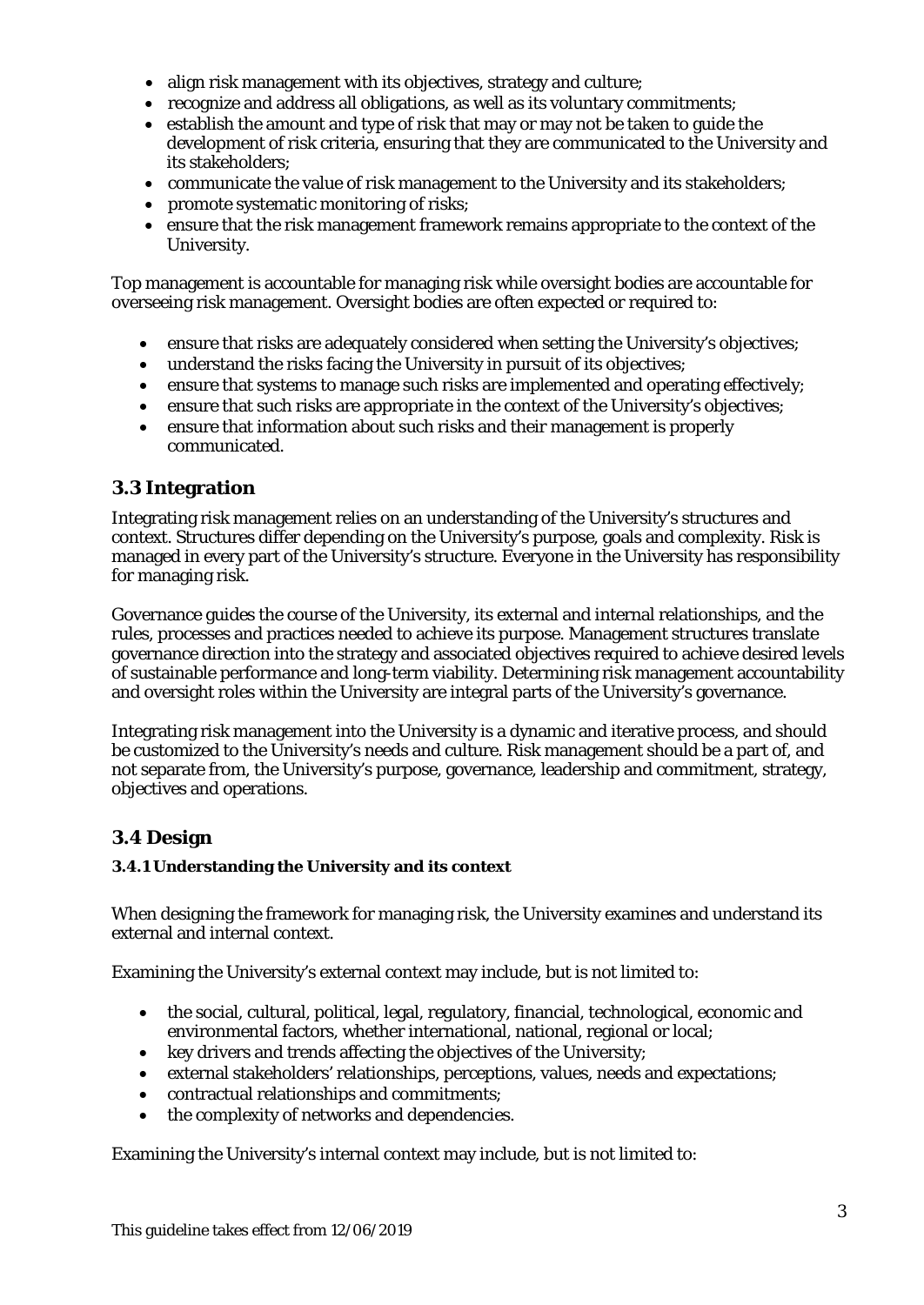- vision, mission and values:
- governance, the University's structure, roles and accountabilities;
- strategy, objectives and policies;
- the University's culture;
- standards, guidelines and models adopted by the University;
- capabilities, understood in terms of resources and knowledge (e.g. capital, time, people, intellectual property, processes, systems and technologies);
- data, information systems and information flows;
- relationships with internal stakeholders, taking into account their perceptions and values;
- contractual relationships and commitments;
- interdependencies and interconnections.

#### **3.4.2 Articulating risk management commitment**

Top management and oversight bodies, where applicable, should demonstrate and articulate their continual commitment to risk management through a policy, a statement or other forms that clearly convey the University's objectives and commitment to risk management. The commitment should include, but is not limited to:

- the University's purpose for managing risk and links to its objectives and other policies;
- reinforcing the need to integrate risk management into the overall culture of the University;
- leading the integration of risk management into core business activities and decisionmaking;
- authorities, responsibilities and accountabilities;
- making the necessary resources available;
- the way in which conflicting objectives are dealt with;
- measurement and reporting within the University's performance indicators;
- review and improvement.

The risk management commitment should be communicated within the University and to stakeholders, as appropriate.

#### **3.4.3 Assigning University's roles, authorities, responsibilities and accountabilities**

Top management and oversight bodies, where applicable, should ensure that the authorities, responsibilities and accountabilities for relevant roles with respect to risk management are assigned and communicated at all levels of the University, and should:

- emphasize that risk management is a core responsibility;
- identify individuals who have the accountability and authority to manage risk (risk owners).

#### **3.4.4 Allocating resources**

Top management and oversight bodies, where applicable, should ensure allocation of appropriate resources for risk management, which can include, but are not limited to:

- people, skills, experience and competence;
- the University's processes, methods and tools to be used for managing risk;
- documented processes and procedures;
- information and knowledge management systems;
- professional development and training needs.

The University should consider the capabilities of, and constraints on, existing resources.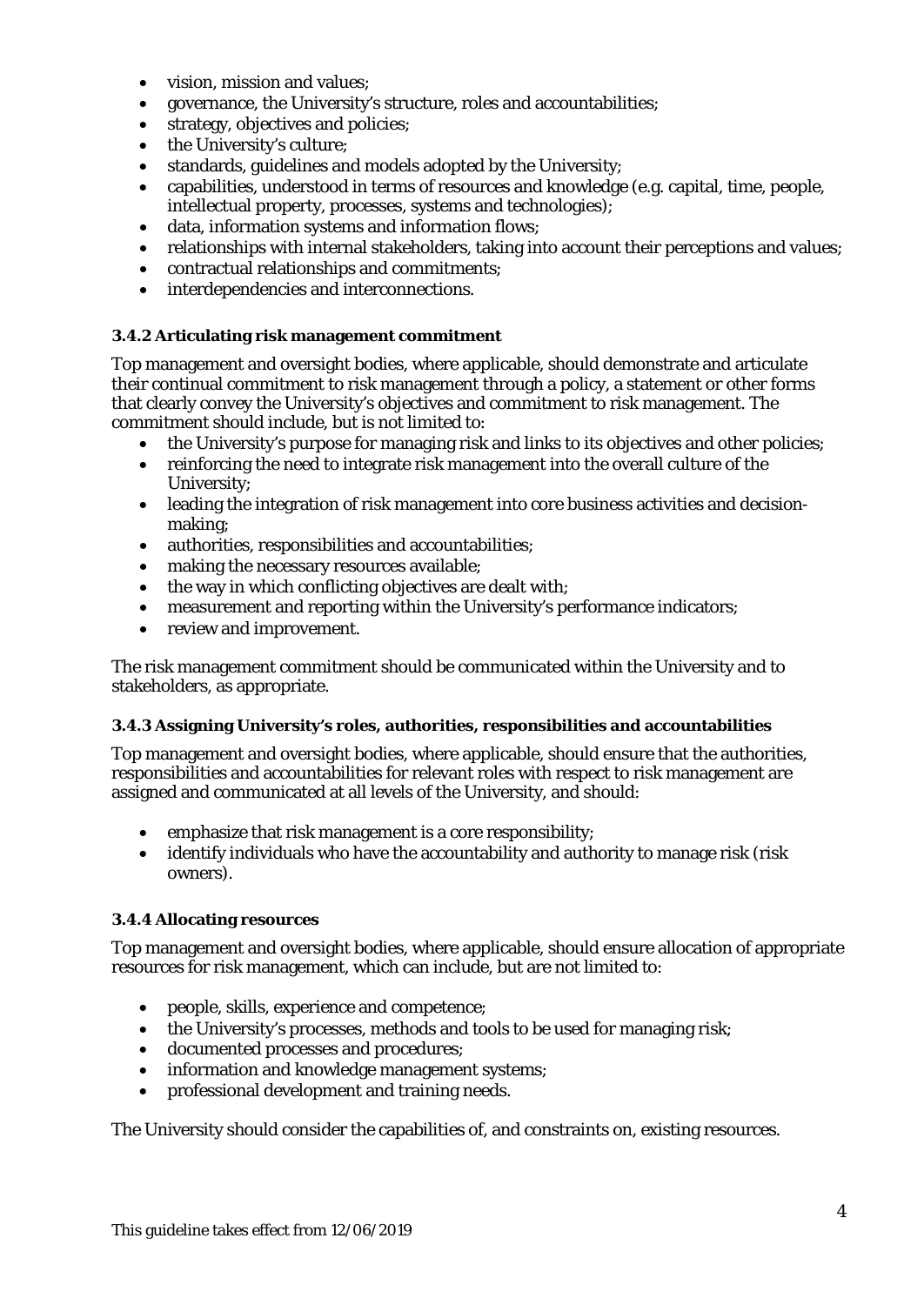#### **3.4.5 Establishing communication and consultation**

The University will establish an approved approach to communication and consultation in order to support the framework and facilitate the effective application of risk management. Communication involves sharing information with targeted audiences. Consultation also involves participants providing feedback with the expectation that it will contribute to and shape decisions or other activities. Communication and consultation methods and content should reflect the expectations of stakeholders, where relevant.

Communication and consultation should be timely and ensure that relevant information is collected, collated, synthesised and shared, as appropriate, and that feedback is provided and improvements are made.

### <span id="page-6-0"></span>**3.5 Implementation**

The University should implement the risk management framework by:

- developing an appropriate plan including time and resources;
- identifying where, when and how different types of decisions are made across the University, and by whom;
- modifying the applicable decision-making processes where necessary;
- ensuring that University's arrangements for managing risk are clearly understood and practised.

Successful implementation of the framework requires the engagement and awareness of stakeholders. This enables the University to explicitly address uncertainty in decision-making, while also ensuring that any new or subsequent uncertainty can be taken into account as it arises.

Properly designed and implemented, the risk management framework will ensure that the risk management process is a part of all activities throughout the University, including decisionmaking, and that changes in external and internal contexts will be adequately captured.

#### <span id="page-6-1"></span>**3.6 Evaluation**

In order to evaluate the effectiveness of the risk management framework, the University should:

- periodically measure risk management framework performance against its purpose, implementation plans, indicators and expected behaviour;
- determine whether it remains suitable to support achieving the objectives of the University.

#### <span id="page-6-2"></span>**3.7 Improvement**

#### **3.7.1 Adapting**

The University will continually monitor and adapt the risk management framework to address external and internal changes.

#### **3.7.2 Continually improving**

The University will continually improve the suitability, adequacy and effectiveness of the risk management framework and the way the risk management process is integrated.

As relevant gaps or improvement opportunities are identified, the University should develop plans and tasks and assign them to those accountable for implementation. Once implemented, these improvements should contribute to the enhancement of risk management.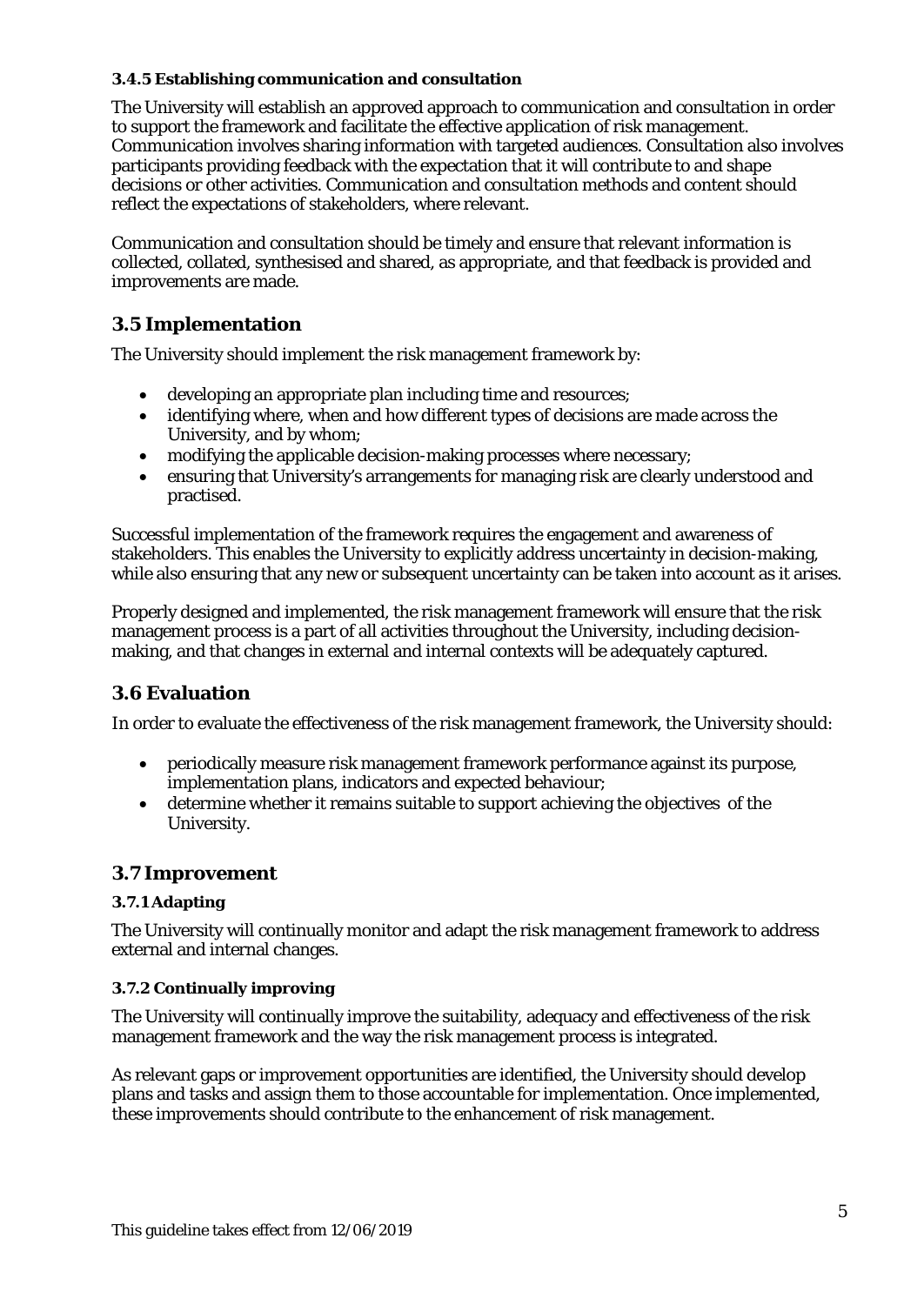## <span id="page-7-0"></span>**4. Risk Management Principles**

The purpose of risk management is the creation and protection of value. It improves performance, encourages innovation and supports the achievement of strategic and operational objectives.

The principles outlined in Figure 2 provide guidance on the characteristics of effective and efficient risk management, communicating its value and explaining its intention and purpose.

The principles are the foundation for managing risk and should be considered when establishing the University's risk management framework and processes. These principles should enable Western Sydney University to manage the effects of uncertainty on its objectives.



Figure 2 - Principles

Effective risk management requires the elements illustrated in Figure 2 and can be further explained as follows:

a. Integrated

Risk management is an integral part of all the University's activities.

b. Structured and comprehensive

A structured and comprehensive approach to risk management contributes to consistent and comparable results.

c. Customized

The risk management framework and process are customized and proportionate to the University's external and internal context related to its objectives.

d. Inclusive

Appropriate and timely involvement of stakeholders enables their knowledge, views and perceptions to be considered. This results in improved awareness and informed risk management.

e. Dynamic

Risks can emerge, change or disappear as the University's external and internal context changes. Risk management anticipates, detects, acknowledges and responds to those changes and events in an appropriate and timely manner.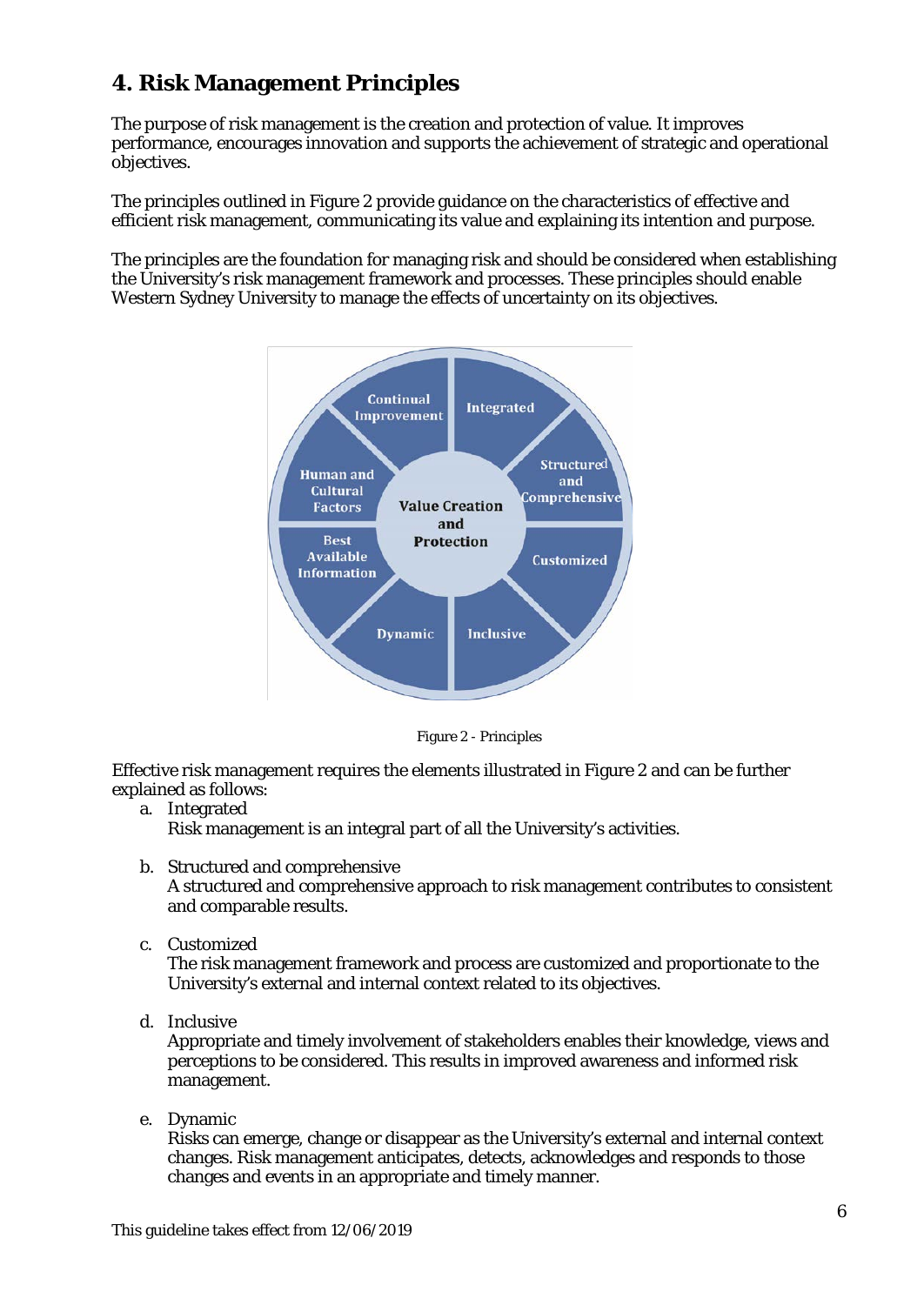f. Best available information

The inputs to risk management are based on historical and current information, as well as on future expectations. Risk management explicitly takes into account any limitations and uncertainties associated with such information and expectations. Information should be timely, clear and available to relevant stakeholders.

- g. Human and cultural factors Human behaviour and culture significantly influence all aspects of risk management at each level and stage.
- h. Continual improvement Risk management is continually improved through learning and experience.

## <span id="page-8-0"></span>**5. Risk Management Process**

The risk management process involves the systematic application of policies, procedures and practices to the activities of communicating and consulting, establishing the context and assessing, treating, monitoring, reviewing, recording and reporting risk. The risk management process adopted by Western Sydney University is illustrated in Figure 3.



Figure 3 - Process

The risk management process should be an integral part of management and decision-making and integrated into the structure, operations and processes of the University. It can be applied at strategic, operational, programme or project levels.

## <span id="page-8-1"></span>**5.1 Communication and Consultation**

Communicating and consulting about risk underpins the successful management of risk. Effective communcation requires consultation with relevant stakeholders and the transparent, complete and timely flow of information between decision makers.

## <span id="page-8-2"></span>**5.2 Establishing the Context**

Prior to undertaking the risk assessment process, it is important to define the context against which risks will be assessed. This will help to: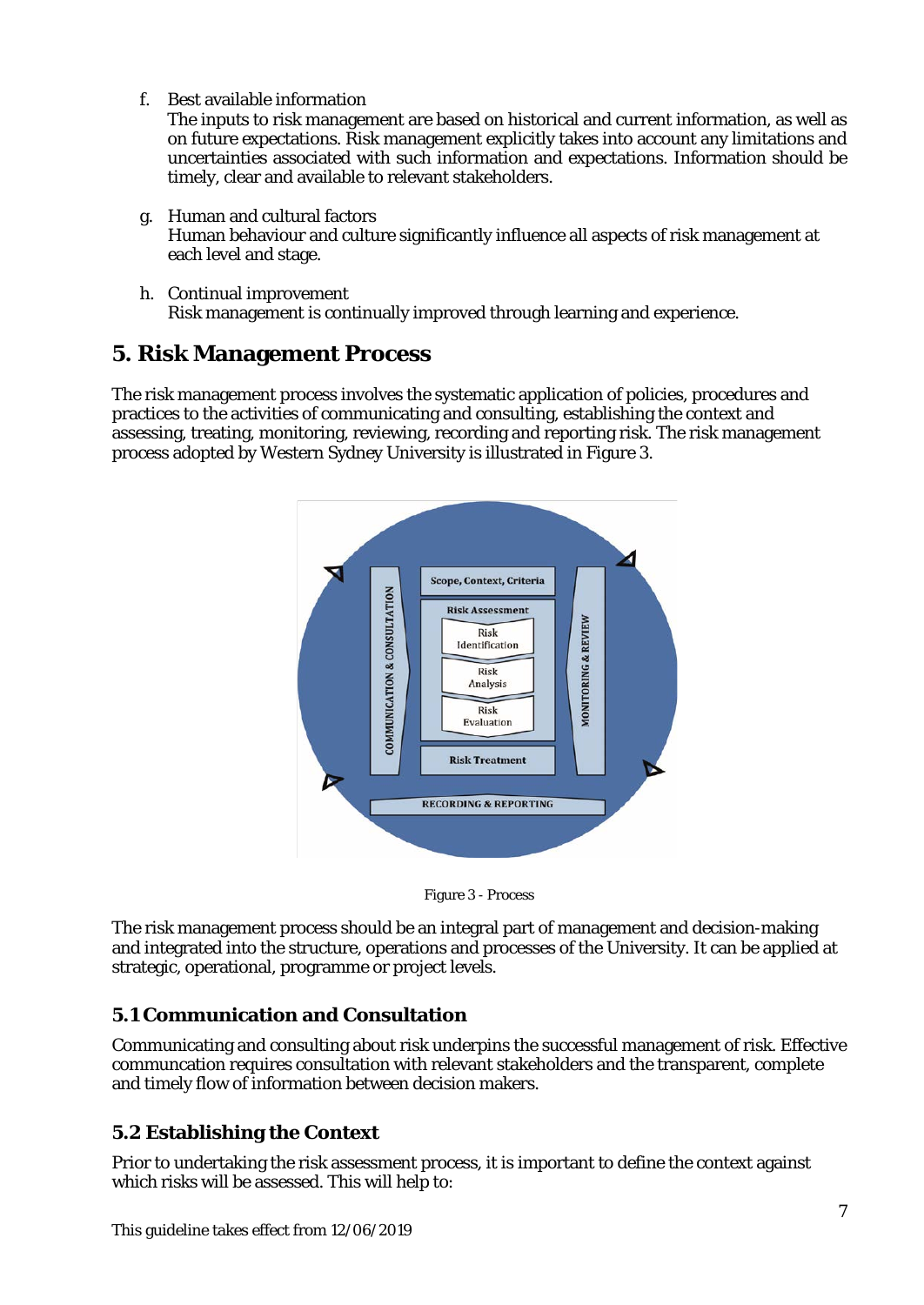- a. clarify the scope and purpose of the risk assessment activity;
- b. define the internal and external parameters to be considered when managing risk; and
- c. identify the relevant stakeholders to communicate and consult with.

It is important to understand the internal and external environments that the University operates in which may influence or impact the function or process being assessed. The following are some aspects for consideration:

a. Internal context - the environment in which the University operating model is designed and based upon, including but not limited to:

i. understanding the University's Strategy, objectives, values and policies to identify areas of priority and alignment with operational business plans and drivers; ii. considering the University's governance, structure, roles and accountabilities; iii. considering available resources and capabilities; and iv. understanding the University's Risk Appetite Statement (including risk tolerances).

b. External context - the environment in which the University operates and the impact of this on achievement of the University's objectives, including:

i. key legislations, rules and compliance standards requirements; and ii. social, cultural, political, economic and market conditions.

#### <span id="page-9-0"></span>**5.3 Risk Assessment**

Risk assessment is the overall process of risk identification, risk analysis and risk evaluation.

Risk assessment should be conducted systematically, iteratively and collaboratively, drawing on the knowledge and views of stakeholders. It should use the best available information, supplemented by further enquiry as necessary.

#### **5.3.1 Risk Identification**

The purpose of risk identification is to find, recognise and describe risks that might help or prevent the University achieiving its objectives. Relevant, appropriate and up-to-date information is important in identifying risks.

The University should identify risks, whether or not their sources are under its control. Consideration should be given that there may be more than one type of outcome, which may result in a variety of tangible or intangible consequences. An incomplete or not comprehensive list of risks may result in material risks not further analysed in the process.

Risks identified are documented in a risk register. The University has an approved Risk Register template which must be used when developing or revising a risk register. Risk register templates can also be downloaded from the University's Risk Management website.

When identifying and describing a risk, it should be comprehensive and include:

- a. the source of risk;
- b. the areas affected;
- c. causes / potential triggers that may results in the risk event occurring;
- d. potential consequences to the University should this risk event occur.

Note: potential consequences should be described in qualitative terms and not described as a process, a failure or lack of controls.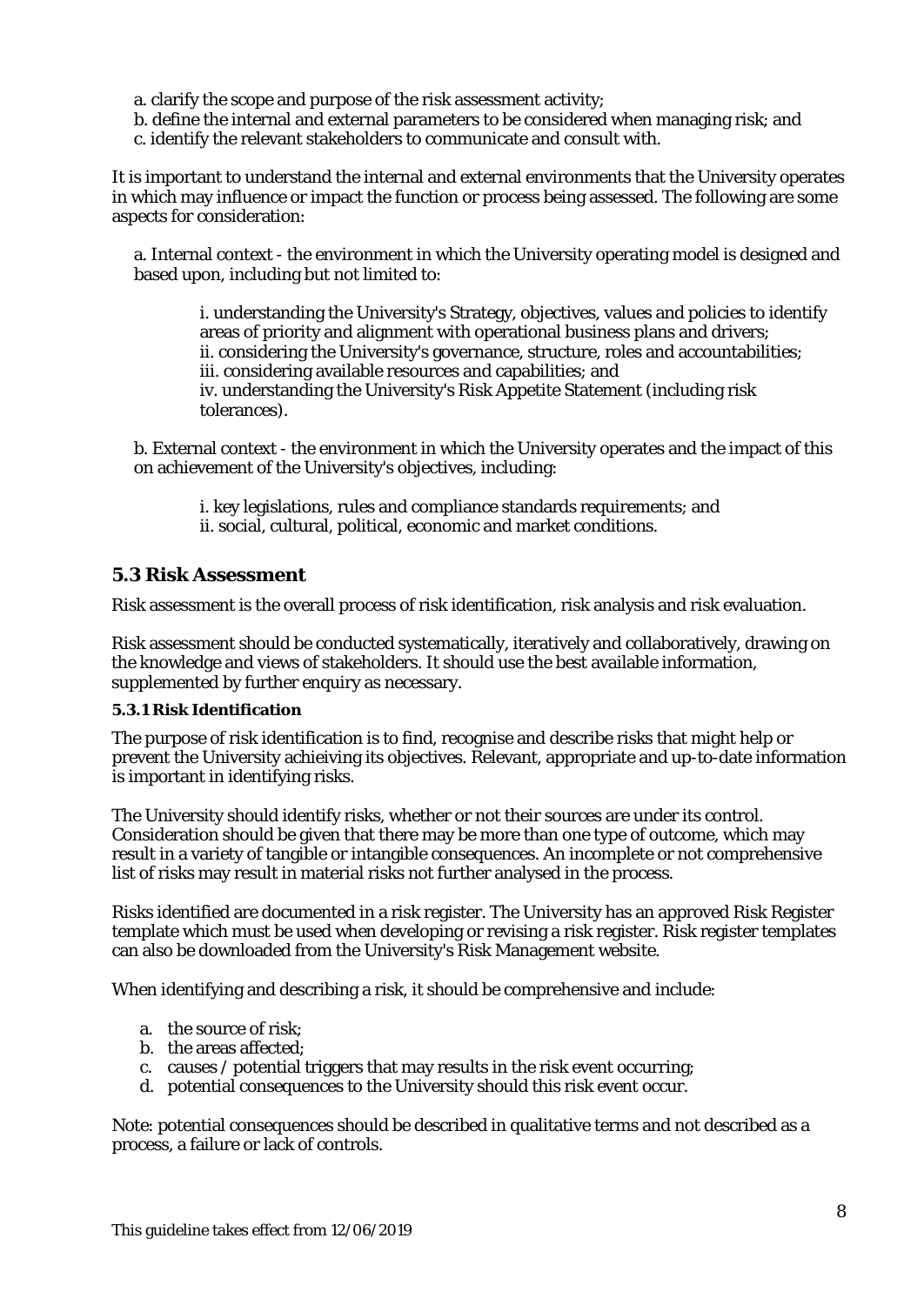It is preferred that risk identification is conducted through a team-based approach with all members of the group having a good understanding of the tasks and objectives of the area being assessed. This will help reduce the chance of any risks being overlooked. Other techniques such as desktop risk assessments or management reviews can also be used.

It is important to identify the risk owner who will be responsible for the risk. This is critical to ensure that the risk is regularly monitored and appropriately addressed through mitigation strategies further down the risk management process.

Questions to ask when identifying potential risks might include:

- a. What needs to go right to achieve a specific objective?
- b. What are our top priorities?
- c. What could go wrong that will derail us from achieving our objectives?
- d. Where and how could this happen?
- e. Where are our vulnerabilities?
- f. How do we know if we are achieving our objective?
- g. How do we know that we are making the right decisions?

#### **5.3.2 Risk Analysis**

The purpose of risk analysis is to comprehend the nature of risk and its characteristics including, where appropriate, the level of risk. Risk analysis involves a detailed consideration of uncertainties, risk sources, consequences, likelihood of events and scenarios, controls and their effectiveness. An event can have multiple causes and consequences and can affect mutliple objectives.

This stage is undertaken to better understand the risks identified in the previous step. This involves measuring the likelihood of the risk event occurring and extent of the consequences if the risk were to occur. The University's Risk Ratings Matrix and Likelihood Ratings Guide is attached at Appendix 3.

Measuring the likelihood and consequences of a risk event is not strictly a statistical or quantitative measure. It requires management's judgement which can be informed by previous experiences of a similar risk event, experience of other Universities or companies in similar scenarios, available University performance data or audit/independent review observations.

#### **5.3.3 Risk Evaluation**

Risk evaluation involves comparing the level of risk found during the risk analysis with the University's risk appetite to determine whether the risk or its magnitude are acceptable or tolerable to the University. If the risk is not acceptable or tolerable, a risk treatment will need to be considered.

Evaluation of each identified risk may result in the following scenarios:

- a. the residual risk rating is beyond an acceptable or tolerable level:
	- i. further mitigation strategies or treatment are expected to be formulated to reduce the risk to acceptable levels; or
	- ii. if no further treatment is identified, the acceptance of this risk will be made at the Senior Executive level.
- b. the residual risk rating is below an acceptable or tolerable level:
	- i. no further action is required; or
	- ii. consider reducing the level of controls currently in place to reallocate resources to areas of greater need.

Although many risks may be rated low or moderate from a University perspective, these may be unacceptable to the responsible manager and should be flagged as such. The risk register can in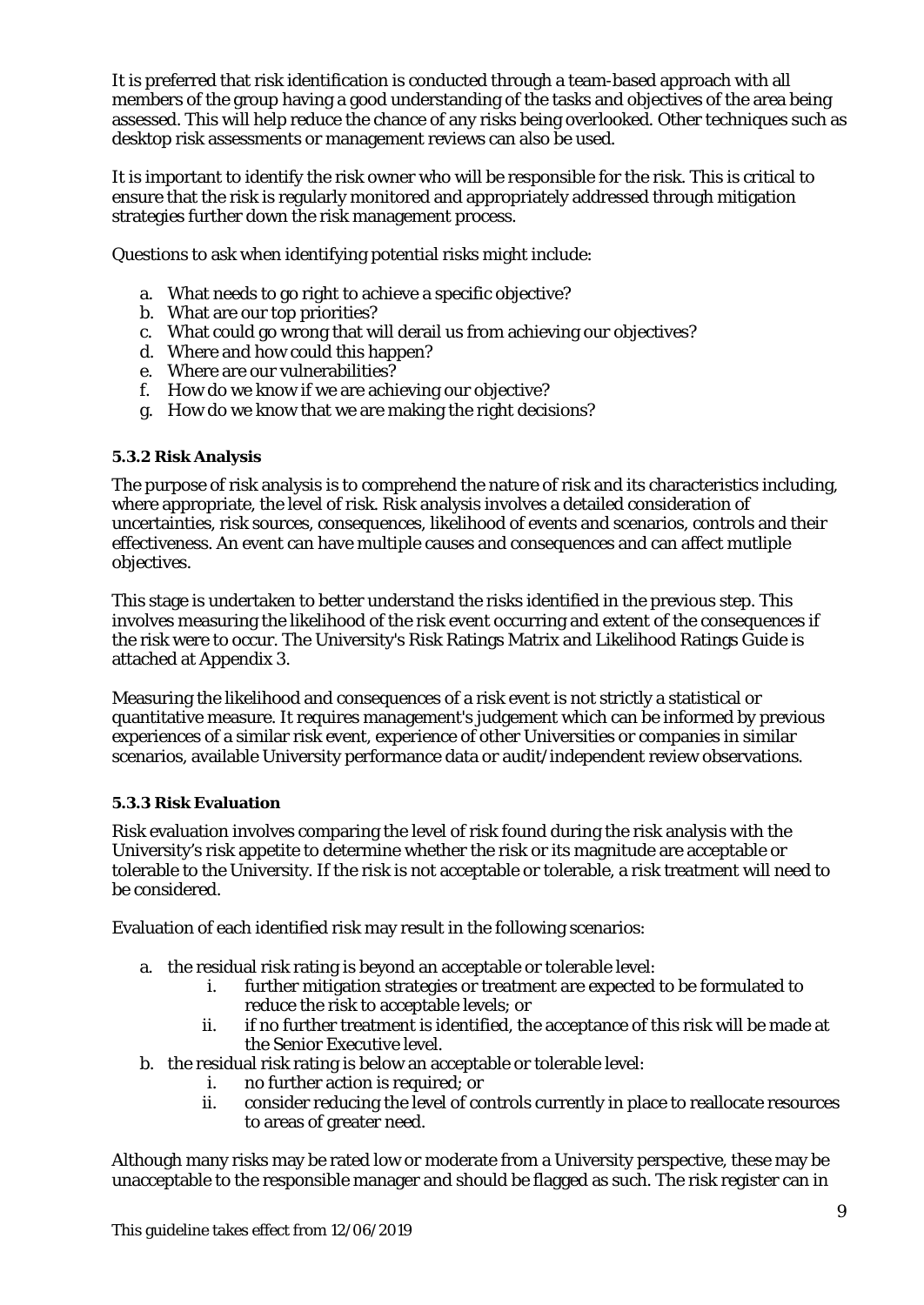this way identify risks that warrant priority attention both at a University level and/or an operational level.

Risks beyond the tolerable level may be accepted in some circumstances without further mitigation (i.e. other than maintaining existing controls) if, for example:

- a. there is no appropriate risk treatment available;
- b. the cost of the treatment outweighs the benefit;
- c. the benefits and opportunities outweigh the potential consequences of the risk; or
- d. the risk is being taken to pursue an opportunity in line with the University's strategy and objectives.

#### <span id="page-11-0"></span>**5.4 Risk Escalation and Treatment**

If further risk treatment is required for a specific risk, the risk owner(s) is responsible for identifying and implementing appropriate measures to reduce the risk to an acceptable level.

Risk treatment strategies to reduce the risk level include:

- a. avoiding the risk by discontinuing or not commencing the activity;
- b. removing the source of the risk;
- c. changing the likelihood of the risk;
- d. changing the consequences of the risk; or
- e. sharing the risk with another party (e.g. contracting or insurance).

The following principles should be considered when identifying risk treatments:

- a. identify and assess a range of treatment options before selecting one or more of these options to be implemented;
- b. a cost/benefit analysis may be useful in determining the most appropriate mitigation option; and
- c. treating a risk may have implications elsewhere and impact on other activities. Consequential impacts, correlations and dependencies should also be considered to ensure that in managing one risk, an unacceptable situation is not created elsewhere.

Once a risk treatment plan is identified, it should outline the:

- a. risk treatment to be implemented;
- b. person responsible for implementation; and
- c. timeframes for completion and resources required.

Examples of possible mitigation strategies include: re-designing or enhancing existing controls; introducing new controls; further monitoring of existing controls; or, in cases where a control has been assessed as ineffective, removing the existing control.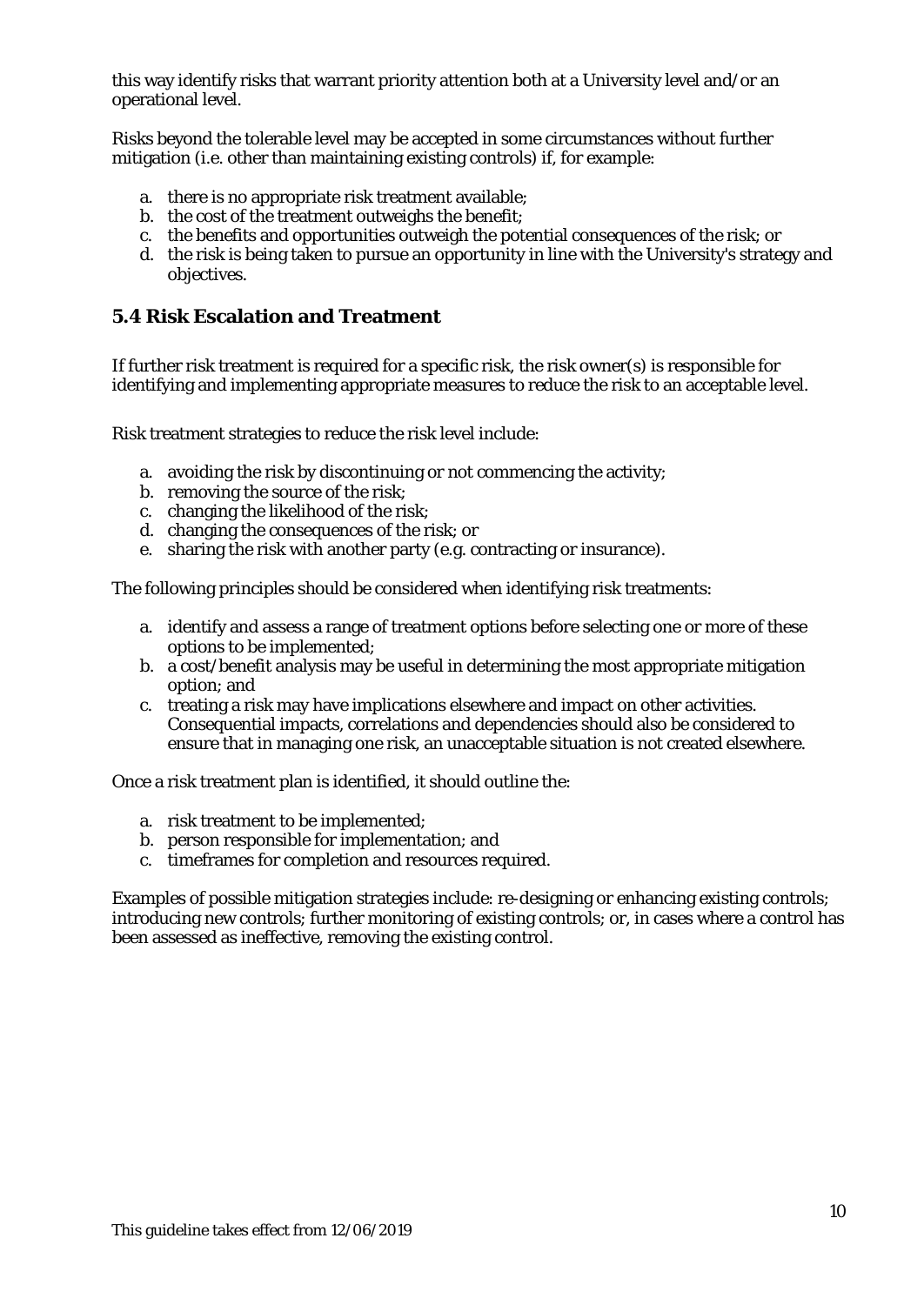The management should take the following actions for each risk rating:

#### **RISK RATING - MANAGEMENT ACTION REQUIRED**

**Catastrophic risk** = immediate attention & response needed; requires a risk assessment & management plan prepared by relevant senior managers for Vice-Chancellor; risk oversight by the Executive Committee and the Board of Trustees, and any nominated Standing or Management Committee

**High risk** = risk to be given appropriate attention & demonstrably managed; reported to Vice-Chancellor, Executive Committee and other Senior Executives / Management Committees as necessary

**Moderate risk =** assess the risk; determine whether current controls are adequate or if further action or treatment is needed; monitor & review locally, e.g. through regular business practices or local area meetings

**Low risk** = manage by routine procedures; report to local managers; monitor & review locally as necessary. Risk may be accepted by the Executive Committee.

**Very low risk =** acceptable with periodic review. Exposure to this level of risk is acceptable without additional risk treatments.

The University staff are required to complete risk mitigation plans or agreed management actions in accordance with dates proposed by management or the risk classification schedule as below:

| <b>Risk Rating</b> | <b>Risk Mitigation Timeframe</b> |
|--------------------|----------------------------------|
| <b>Critical</b>    | 3 months                         |
| High               | 6 months                         |
| <b>Moderate</b>    | 9 months                         |
| Low                | 12 months or risk accepted       |
| <b>Very Low</b>    | <b>Risk accepted</b>             |

### <span id="page-12-0"></span>**5.5 Monitoring and Review**

The University will undertake continuous monitoring and review of the risk management process to:

- ensure controls are effective and efficient in both design and operation
- obtain further information to improve risk assessment
- analyse and learn lessons from events (including near-misses), changes, trends, successes and failures
- detect changes in the external and internal context, including changes to risk criteria and the risk itself which can require revision of risk treatments and priorities, and
- identify emerging risks.

Risks are monitored and reviewed through a number of ways, including parties such as risk owners, the Audit and Risk Assessment Unit, the Senior Executive and various governance committees. However, the primary responsibility resides with the business unit risk owners.

### <span id="page-12-1"></span>**5.6 Recording and Reporting**

The risk management process and its outcomes should be documented and reported through appropriate mechanisms. Recording and reporting aims to: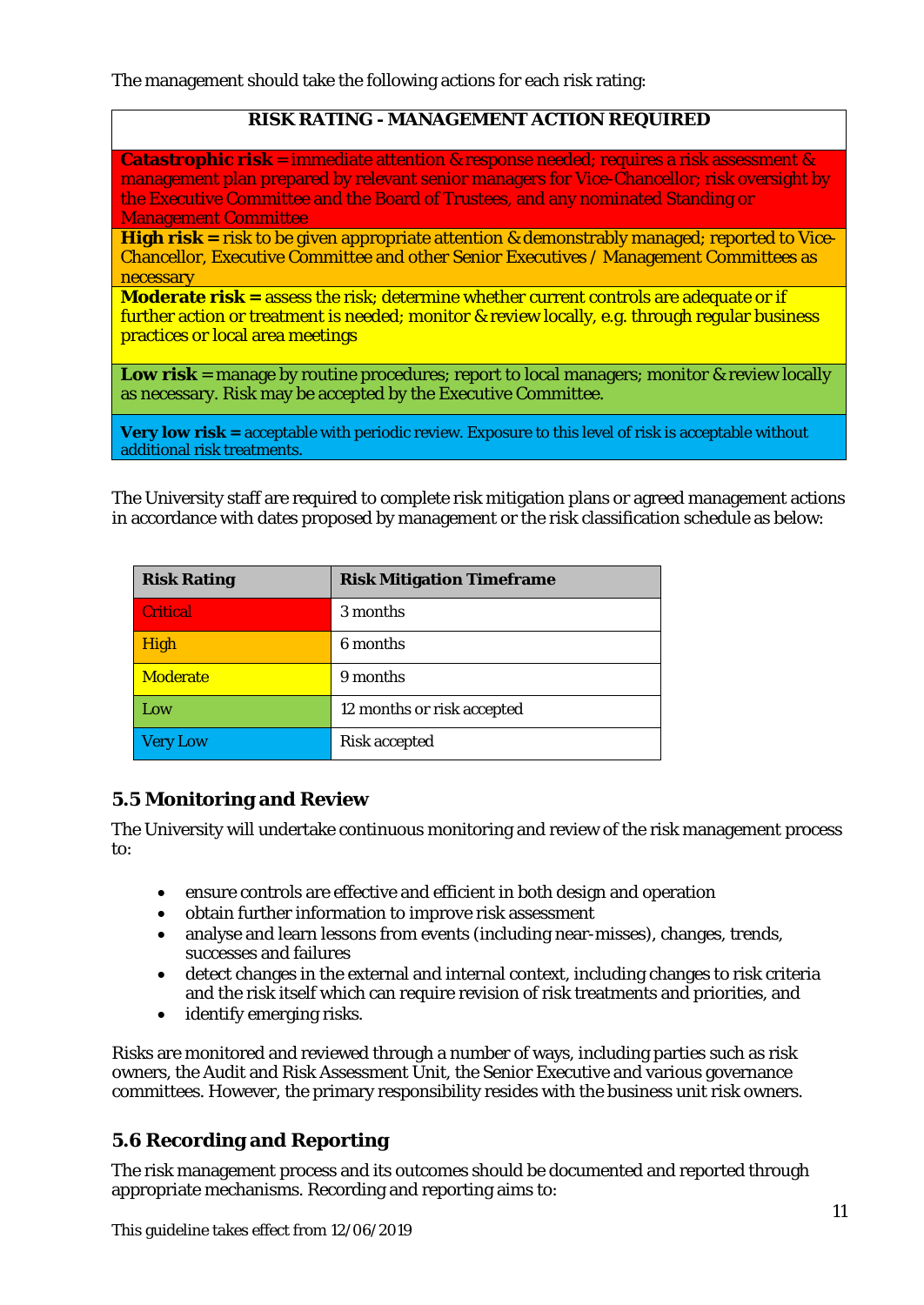- communicate risk management activities and outcomes across the University;
- provide information for decision-making;
- improve risk management activities;
- assist interaction with stakeholders, including those with responsibility; and accountability for risk management activities.

Reporting is an integral part of the University's governance and should enhance the quality of dialogue with stakeholders and support top management and oversight bodies in meeting their responsibilities.

Factors to consider for reporting include, but are not limited to:

- differing stakeholders and their specific information needs and requirements;
- cost, frequency and timeliness of reporting;
- method of reporting; and
- relevance of information to the University's objectives and decision-making.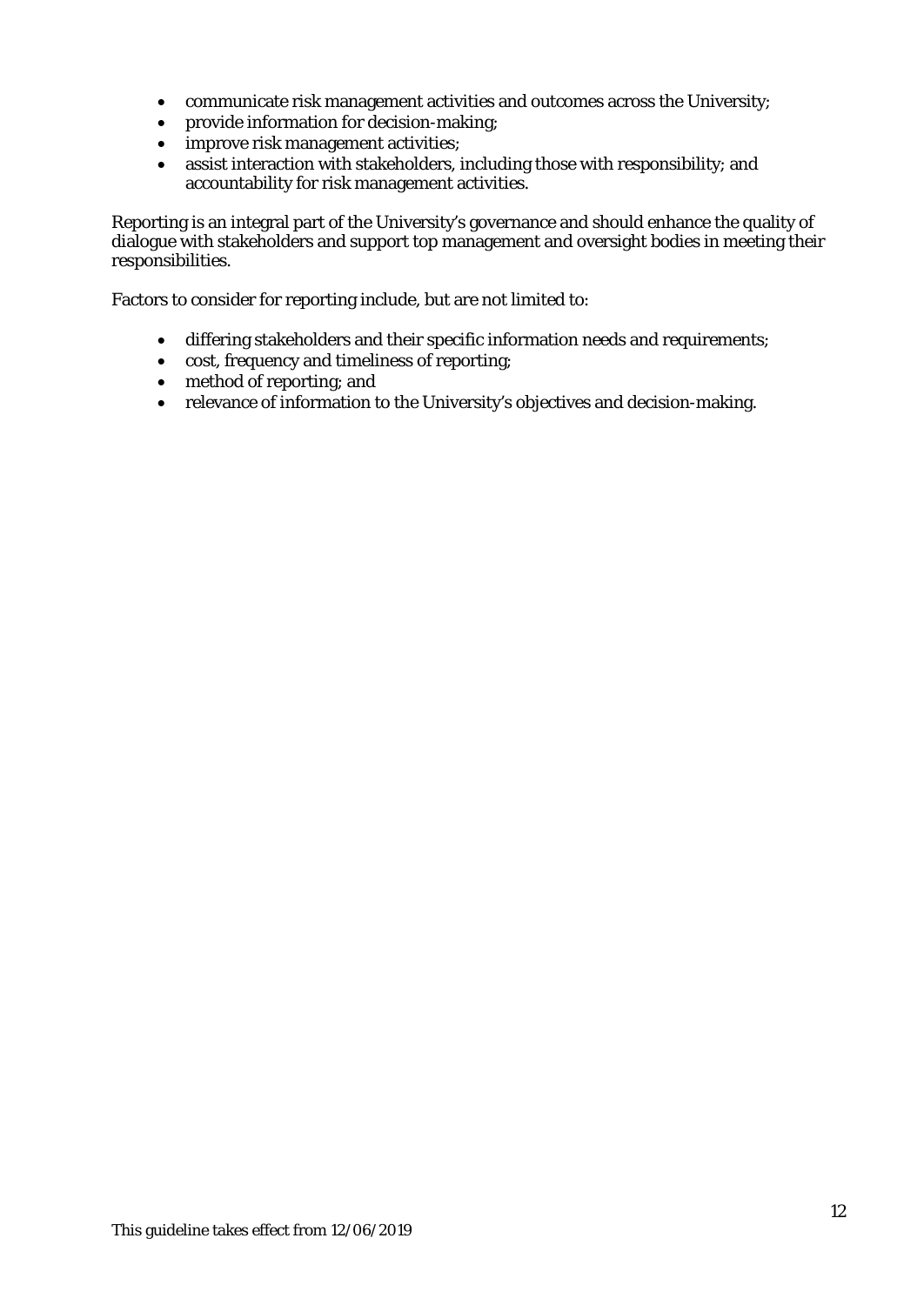## <span id="page-14-0"></span>**6. Status and Details**

| <b>Status</b>             | Current                                                                                                                                                                 |
|---------------------------|-------------------------------------------------------------------------------------------------------------------------------------------------------------------------|
| <b>Revision History</b>   | <b>Version 1</b>                                                                                                                                                        |
| <b>Revision Date</b>      | 1 June 2021                                                                                                                                                             |
| <b>Approval Authority</b> | <b>Board of Trustees</b>                                                                                                                                                |
| <b>Approval Date</b>      | 12 June 2019                                                                                                                                                            |
| <b>Expired Date</b>       | <b>Not Applicable</b>                                                                                                                                                   |
| <b>Unit Head</b>          | <b>Aman Chand</b><br>Director, Audit and Risk Assessment<br>$+61245701517$                                                                                              |
| <b>Document Author</b>    | <b>Sharan Kaur</b><br><b>Business Risk Partner</b><br><b>Office of Audit and Risk Assessment</b><br>$+61245701193$                                                      |
| <b>Document Reviewer</b>  | <b>Aman Chand</b><br>Director, Audit and Risk Assessment<br>$+61245701517$<br><b>Helen Fleming</b><br><b>University Secretary and General Counsel</b><br>$+61296859895$ |
| <b>Enquiries Contact</b>  | <b>Aman Chand</b><br>Director, Audit and Risk Assessment<br>$+61245701517$                                                                                              |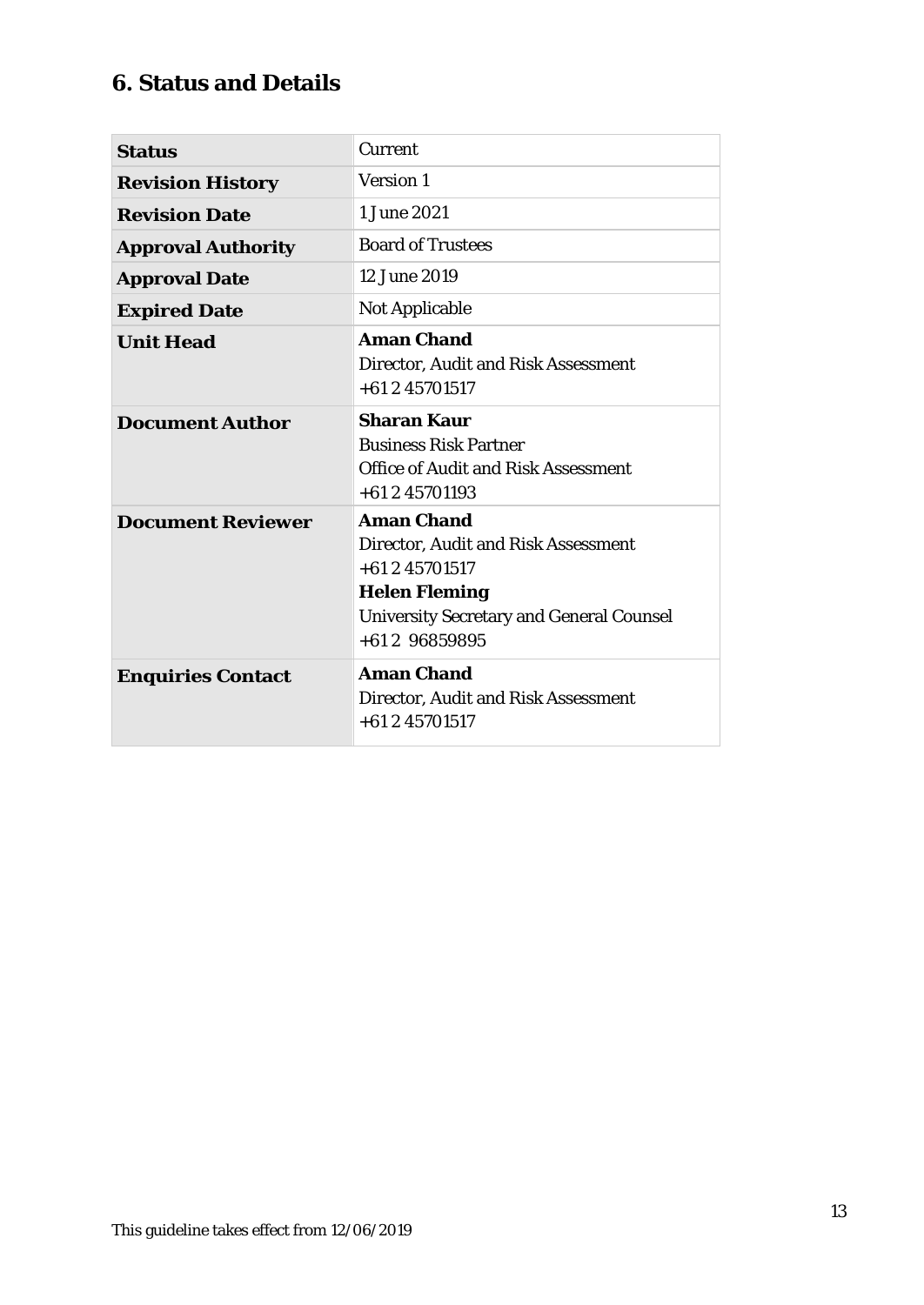## <span id="page-15-0"></span>**Appendix 1 - Abbreviations Used**

The following abbreviations are referenced within this document (note: definitions can be found at Appendix 2 below):

| <b>ITDS</b> | <b>Information Technology and Digital Services</b> |
|-------------|----------------------------------------------------|
| <b>ITSM</b> | <b>IT Service Management</b>                       |
| <b>RMG</b>  | <b>Risk Management Guidelines</b>                  |
| <b>RMP</b>  | <b>Risk Management Policy</b>                      |
| <b>WSU</b>  | <b>Western Sydney University</b>                   |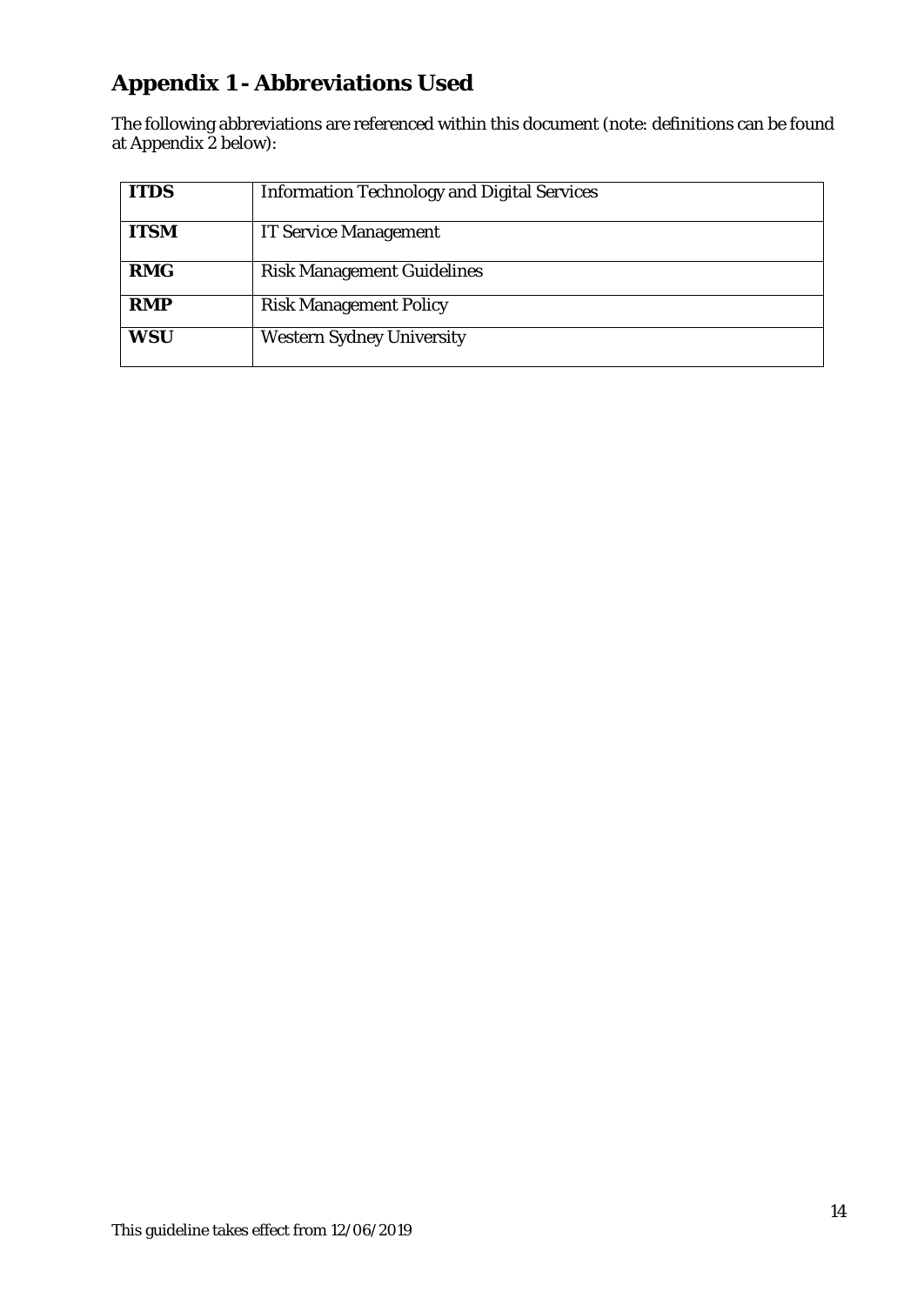# <span id="page-16-0"></span>**Appendix 2 - Key Principles and Definitions**

Common terminology used throughout the guideline is listed in the table below.

| <b>Term</b>                                                                                                                                                                                                                                                                                                        | <b>Description</b>                                                                                                                                                                                                                                                                                         |  |  |
|--------------------------------------------------------------------------------------------------------------------------------------------------------------------------------------------------------------------------------------------------------------------------------------------------------------------|------------------------------------------------------------------------------------------------------------------------------------------------------------------------------------------------------------------------------------------------------------------------------------------------------------|--|--|
| <b>Assess and Estimate</b>                                                                                                                                                                                                                                                                                         | The third step in the Risk Management framework. This step aims to<br>prioritise each risk so that urgency of mitigation activities is clear. This is<br>done by ranking the likelihood and impact of each risk occurring.                                                                                 |  |  |
| <b>Assess and Evaluate</b>                                                                                                                                                                                                                                                                                         | The fourth step in the Risk Management framework. This step aims to<br>understand the risk exposure of the activity in comparison to other risks<br>identified in the register. This is where activities or risks that have some<br>sort of interrelationship are identified.                              |  |  |
| The first step in the Risk Management framework. This step identifies the<br>activity objectives, scope, assumptions, constraints, stakeholders and how<br><b>Identify Context</b><br>the activity fits with the University structure. Additionally, it confirms that<br>the information is complete and accurate. |                                                                                                                                                                                                                                                                                                            |  |  |
| <b>Identify Risks</b>                                                                                                                                                                                                                                                                                              | The second step in the Risk Management framework. This step identifies<br>the risks associated with the activity as threats or opportunities, preparing<br>the risk register entry, any key performance indicators or early warning<br>indicators and understanding the stakeholder viewpoint of the risk. |  |  |
| Impact                                                                                                                                                                                                                                                                                                             | The result, or potential result, of a particular threat or opportunity actually<br>occurring.                                                                                                                                                                                                              |  |  |
| Implement                                                                                                                                                                                                                                                                                                          | The sixth and final step in the Risk Management framework. In this step,<br>the plan is implemented and monitored for effectiveness, and that<br>corrective actions are put in place where the planned activities do not meet<br>with the expected results.                                                |  |  |
| Innovation                                                                                                                                                                                                                                                                                                         | The process whereby ideas are generated and investigated for viability in<br>the University environment.                                                                                                                                                                                                   |  |  |
| <b>Issue</b>                                                                                                                                                                                                                                                                                                       | Issue arises from lack of controls or lack of risk mitigation in place. A<br>control is any measure or action that modifies or regulates risk.                                                                                                                                                             |  |  |
| Likelihood                                                                                                                                                                                                                                                                                                         | An evaluation of a particular threat or opportunity actually happening,<br>including a consideration of the frequency with which this may arise. Also<br>called probability.                                                                                                                               |  |  |
| Opportunity                                                                                                                                                                                                                                                                                                        | An uncertain event that would have a favourable impact on objectives or<br>benefits if it occurred.                                                                                                                                                                                                        |  |  |
| Plan                                                                                                                                                                                                                                                                                                               | The fifth step in the Risk Management framework. In this step, a specific<br>management plan to address the responses for each threat (minimise risk)<br>or opportunity (maximise potential) is developed.                                                                                                 |  |  |
| Probability                                                                                                                                                                                                                                                                                                        | See likelihood.                                                                                                                                                                                                                                                                                            |  |  |
| <b>Project Management</b>                                                                                                                                                                                                                                                                                          | The PMO process by which projects are prepared, planned, approved and<br>implemented in relation to its projects.                                                                                                                                                                                          |  |  |
| <b>Residual Risk Rating</b>                                                                                                                                                                                                                                                                                        | The score of a risk that defines its criticality. It is obtained by multiplying<br>likelihood and impact.                                                                                                                                                                                                  |  |  |
| <b>Risk</b>                                                                                                                                                                                                                                                                                                        | Risk is the <i>effect of uncertainty</i> on the University's objectives and an<br>effect is a positive or negative deviation from what is expected.<br>Risk is measured in terms of consequence or outcome severity and<br>likelihood                                                                      |  |  |
| <b>Threat</b>                                                                                                                                                                                                                                                                                                      | An uncertain event that could have a negative impact on objectives or<br>benefits.                                                                                                                                                                                                                         |  |  |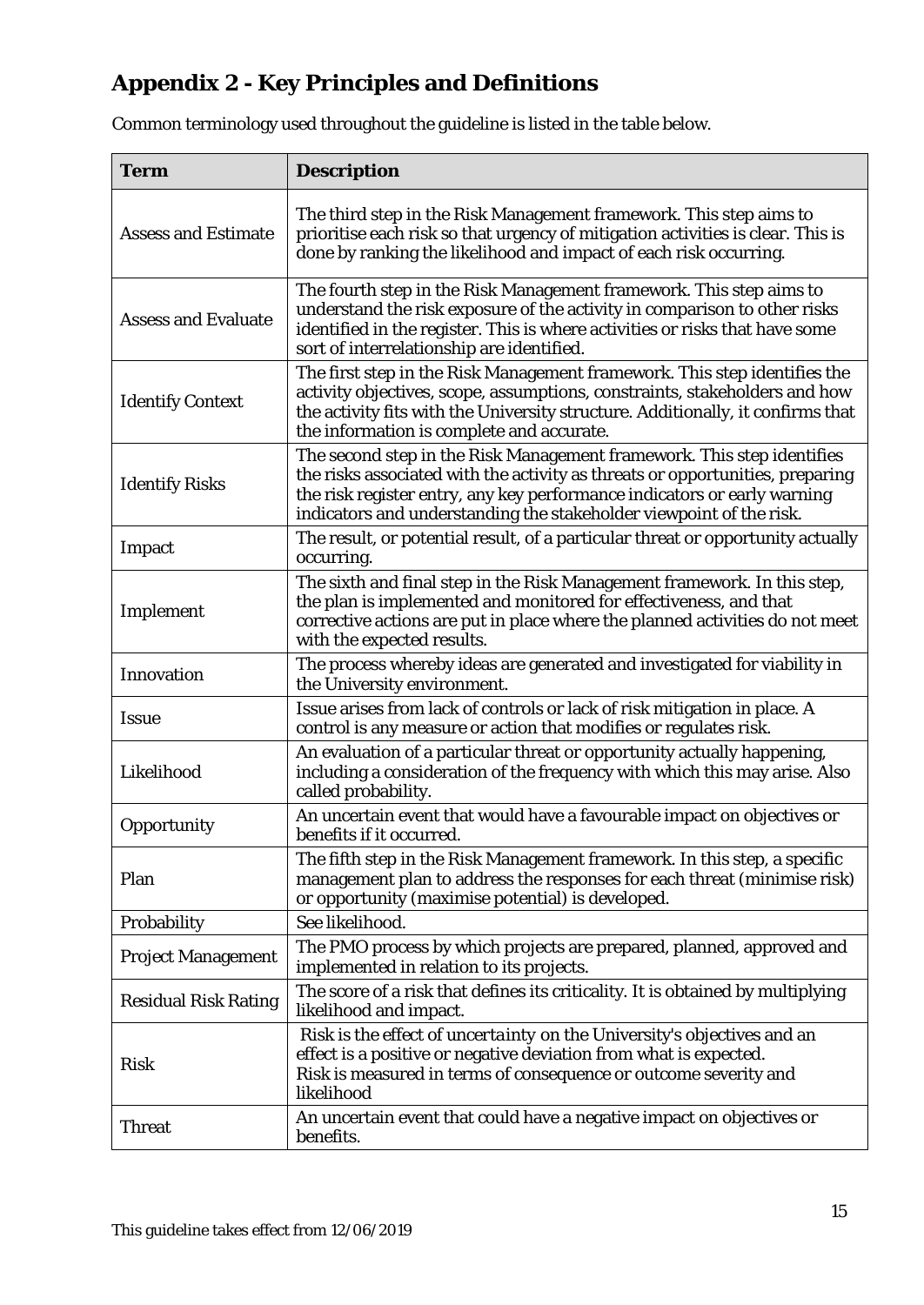## **Appendix 3 - Western Sydney University Risk Rating Scale**

| . .                 | <b>Likelihood</b>      |                            |                              |                          |                                         |  |
|---------------------|------------------------|----------------------------|------------------------------|--------------------------|-----------------------------------------|--|
| Impact              | Rare $(1)$<br>(remote) | Unlikely (2)<br>(uncommon) | Possible (3)<br>(occasional) | Likely (4)<br>(probable) | <b>Almost Certain (5)</b><br>(frequent) |  |
| Catastrophic (5)    | <b>Moderate</b>        | <b>Moderate</b>            | <b>High</b>                  | <b>Critical</b>          | <b>Critical</b>                         |  |
| Major (4)           | Low                    | <b>Moderate</b>            | High                         | High                     | <b>Critical</b>                         |  |
| <b>Moderate (3)</b> | Low                    | <b>Moderate</b>            | <b>Moderate</b>              | <b>Moderate</b>          | <b>High</b>                             |  |
| Minor (2)           | <b>Very Low</b>        | Low                        | <b>Moderate</b>              | <b>Moderate</b>          | <b>Moderate</b>                         |  |
| Insignificant (1)   | <b>Very Low</b>        | <b>Very Low</b>            | Low                          | Low                      | Low                                     |  |

#### **Risk Rating Matrix (Impact \* Likelihood)**

#### **University Risk Impact and Likelihood Assessment Table**

<span id="page-17-0"></span>

| <b>Impact</b><br><b>Score</b> | <b>Generic</b><br>Impact                                                                                                                          | <b>Area of Impact - Description of Consequence</b>                                                                                                                                                                                                                                                                                                         |                                                                                                                                                                                                                                                                                   |                                                                                                                                                                                                     |                                                                                                                                                                                                                                       |                                                                                                                                                                                                                                                                                             |                                                                                                                                                                                                                                                                                     |
|-------------------------------|---------------------------------------------------------------------------------------------------------------------------------------------------|------------------------------------------------------------------------------------------------------------------------------------------------------------------------------------------------------------------------------------------------------------------------------------------------------------------------------------------------------------|-----------------------------------------------------------------------------------------------------------------------------------------------------------------------------------------------------------------------------------------------------------------------------------|-----------------------------------------------------------------------------------------------------------------------------------------------------------------------------------------------------|---------------------------------------------------------------------------------------------------------------------------------------------------------------------------------------------------------------------------------------|---------------------------------------------------------------------------------------------------------------------------------------------------------------------------------------------------------------------------------------------------------------------------------------------|-------------------------------------------------------------------------------------------------------------------------------------------------------------------------------------------------------------------------------------------------------------------------------------|
|                               | <b>Description</b>                                                                                                                                | <b>Education &amp; Research</b>                                                                                                                                                                                                                                                                                                                            | <b>Health and Safety</b>                                                                                                                                                                                                                                                          | <b>Service Delivery</b>                                                                                                                                                                             | <b>Brand &amp; Reputation</b>                                                                                                                                                                                                         | <b>Financial</b>                                                                                                                                                                                                                                                                            | <b>Legal/Compliance</b>                                                                                                                                                                                                                                                             |
| (5)<br>strophic<br>්          | Event or<br>circumstance with<br>potentially<br>disastrous impact<br>on business<br>or significant<br>material adverse<br>impact on a key<br>area | • Unsustainable loss / reduction<br>in student enrolment / retention<br><b>Loss of a School</b><br>• Serious / sustained reduction<br>in research activity / output<br>$\bullet$ Serious / sustained problems<br>reaching a number of student,<br>teaching or research targets<br>• Irreparable impact on<br>relationship with partners /<br>collaborators | • Death or permanent disability<br>Loss of critical number of key<br>staff impacting on skills,<br>knowledge & expertise<br>• Widespread / sustained staff<br>industrial action<br>• Sustained student protest /<br>violence                                                      | • Cessation of major critical<br>business systems or<br><b>Education / Research</b><br>programs for an intolerable<br>period and at a critical time<br>in the University calendar                   | •Irreparable damage to or<br>loss of brand / image<br>reputation<br>$\cdot$ Serious / long term<br>damage to University<br>status / international<br>rankings<br>• Widespread / persistent /<br>sustained negative media<br>attention | • Huge financial loss (greater<br>than $$25m$ )<br>• Significant budget impact<br>(revenue shortfall or expense<br>over-run) with no capacity to<br>adjust within existing budget<br>$/$ resources<br>• May attract material<br>adverse findings from<br>external regulators or<br>auditors | • Serious breach of<br>legislation / contract with<br>significant prosecution /<br>fines likely<br>• Future funding / approvals<br>registration / licensing in<br>jeopardy<br>• Potential for litigation<br>including class actions<br>• Criminal or civil<br>proceedings initiated |
| $\frac{(4)}{Major}$           | Critical event or<br>circumstance that<br>can be endured<br>with proper<br>management                                                             | • Major loss / reduction in<br>student enrolment / retention<br>• Loss of a key School<br>• Major impact on research<br>activity over a sustained period<br>• Major problems meeting<br>teaching or research targets<br>• Major long term damage to<br>partnership / collaboration                                                                         | • Serious injury / harm, including<br>sexual assault / rape<br>• Dangerous near miss<br>• Long term loss of some key staff<br>resulting in skills / knowledge /<br>expertise deficits<br>• Threat / staff industrial action<br>• Threat / student protests                        | Cessation of major critical<br>business systems or<br>Education / Research<br>programs for an<br>unacceptable period and /<br>or at a critical time in the<br>University calendar                   | · Sustained damage to<br>brand / image / reputation $ $ than \$10m)<br>nationally / internationally<br>• Long term national or<br>local negative media<br>coverage                                                                    | · Major financial loss (greater<br>• Requires significant<br>adjustment or cancellation to<br>approved / funded projects /<br>programs                                                                                                                                                      | • Major breach of contract /<br>Act / regulations / consent<br>conditions<br>• Expected to attract<br>regulatory attention<br>· Investigation, prosecution<br>and / or major fines possible<br>• Allegations of criminal /<br>unlawful conduct                                      |
| $\odot$<br>РÅ                 | Significant event<br>or circumstance<br>that can be<br>managed under<br>normal<br>circumstances                                                   | • Significant loss / reduction of<br>number of students in a course<br>• Loss of a key academic course<br>• Significant impact on research<br>activity over a sustained period<br>• Significant problem meeting<br>teaching or research targets<br>• Significant but short term<br>damage to partnership                                                   | • Adverse impact on person's<br>health / wellbeing<br>Lost time or penalty notice due<br>to unsafe act / plant / equipment<br>Short term loss of skills /<br>knowledge / expertise<br>· Severe staff morale / increase in<br>workforce absentee rate<br>• Student dissatisfaction | • Loss / interruption /<br>compromise of critical<br>business systems or<br>Education / Research<br>program for a protracted<br>period of time<br>• Major service delivery<br>targets cannot be met | • Significant but short term<br>damage to brand /<br>reputation<br>• Student / stakeholder and reallocating resources<br>or community concern<br>• Prominent local negative<br>media coverage                                         | · Significant financial loss<br>(greater than \$5m)<br>• Impact may be reduced by                                                                                                                                                                                                           | · Breach of contract, Act,<br>regulation or consent<br>conditions Potential for<br>regulatory action<br>• Potential for allegations of<br>criminal / unlawful conduct                                                                                                               |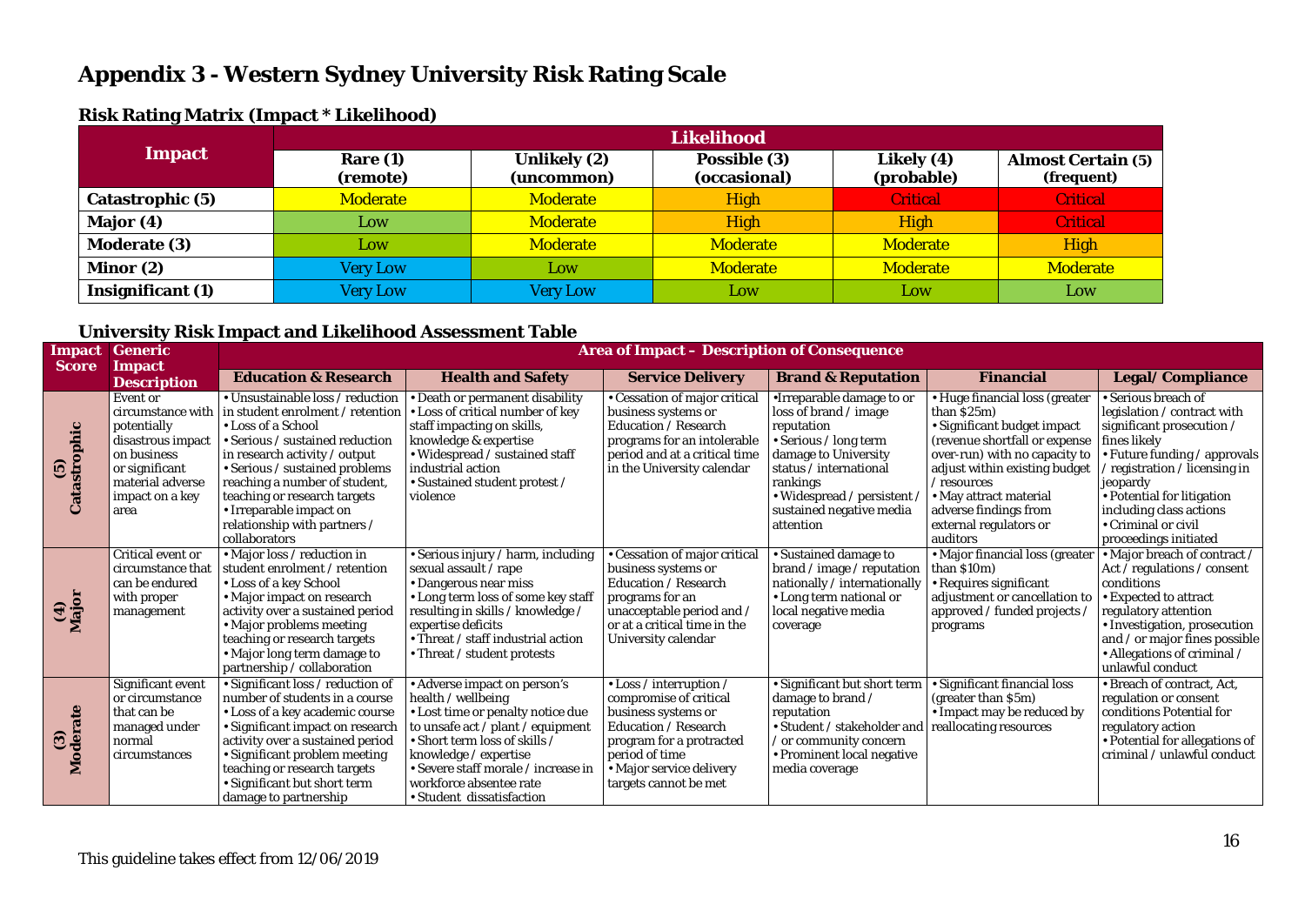| <b>Impact</b><br><b>Score</b> | <b>Generic</b>                                                                                                                         | <b>Area of Impact - Description of Consequence</b>                                                                                                                       |                                                                                                                                                                                                                                                              |                                                                                                                                                                                                                                                  |                                                                                                |                                                                                                                                           |                                                                                                                                          |
|-------------------------------|----------------------------------------------------------------------------------------------------------------------------------------|--------------------------------------------------------------------------------------------------------------------------------------------------------------------------|--------------------------------------------------------------------------------------------------------------------------------------------------------------------------------------------------------------------------------------------------------------|--------------------------------------------------------------------------------------------------------------------------------------------------------------------------------------------------------------------------------------------------|------------------------------------------------------------------------------------------------|-------------------------------------------------------------------------------------------------------------------------------------------|------------------------------------------------------------------------------------------------------------------------------------------|
|                               | <b>Impact</b><br><b>Description</b>                                                                                                    | <b>Education &amp; Research</b>                                                                                                                                          | <b>Health and Safety</b>                                                                                                                                                                                                                                     | <b>Service Delivery</b>                                                                                                                                                                                                                          | <b>Brand &amp; Reputation</b>                                                                  | <b>Financial</b>                                                                                                                          | Legal/Compliance                                                                                                                         |
| Minor<br>$\mathbf{Q}$         | <b>Event with</b><br>consequences that<br>can be readily<br>absorbed but<br>requires<br>management<br>effort to minimise<br>the impact | • Short term reduction in<br>student enrolment / retention<br>• Minor impact on research<br>activity<br>• Temporary problems meeting<br>some teaching / research targets | • Potential adverse impact on<br>person's health / wellbeing<br>· Inappropriate behaviour<br>. Work place safety compromised<br>Some loss of staff with tolerable<br>loss / deficit in skills<br>Dialogue required with<br>industrial groups or student body | • Loss / interruption /<br>compromise of critical<br>business systems or<br><b>Education / Research</b><br>program for tolerable period<br>but at an inconvenient time<br>• Problems with delivery of<br>local services or localised<br>programs | • Some short term negative<br>media coverage<br>• Concern raised by<br>students / stakeholders | • Some financial loss (greater<br>than S2m)<br>• Requires monitoring &<br>possible corrective action<br>within existing resources         | • Minor non compliances or<br>breaches of contract. Act.<br>regulations, consent<br>conditions<br>• May result in infringement<br>notice |
| Insignificant<br>Ξ            | Some loss but not<br>material; existing<br>controls and<br>procedures should<br>cope with event or<br>circumstance                     | • Minor downturn in student<br>enrolments / retention<br>• Negligible impact on research<br>activity or achievement of<br>teaching / research targets                    | · Minimal or no adverse impact on<br>person's health / wellbeing<br>• Negligible skills or knowledge<br>loss                                                                                                                                                 | • Negligible impact on<br>delivery of service                                                                                                                                                                                                    | · Minor / localised damage<br>to brand, image or<br>reputation                                 | • Unlikely to impact on<br>budget or funded activities<br>(less than \$2m)<br>• Impact can be absorbed by<br>daily business running costs | • Unlikely to result in<br>adverse regulatory response<br>or action                                                                      |
|                               | <b>Likelihood Score</b>                                                                                                                | <b>Definition of Likelihood</b>                                                                                                                                          |                                                                                                                                                                                                                                                              |                                                                                                                                                                                                                                                  |                                                                                                |                                                                                                                                           |                                                                                                                                          |
| (5) Almost Certain            |                                                                                                                                        | Highly likely to happen, possibly frequently or already happened                                                                                                         |                                                                                                                                                                                                                                                              |                                                                                                                                                                                                                                                  |                                                                                                |                                                                                                                                           |                                                                                                                                          |
| (4) Likely                    |                                                                                                                                        | Will probably happen, but not a persistent issue                                                                                                                         |                                                                                                                                                                                                                                                              |                                                                                                                                                                                                                                                  |                                                                                                |                                                                                                                                           |                                                                                                                                          |
| (3) Possible                  | May happen occasionally                                                                                                                |                                                                                                                                                                          |                                                                                                                                                                                                                                                              |                                                                                                                                                                                                                                                  |                                                                                                |                                                                                                                                           |                                                                                                                                          |
|                               | (2) Unlikely<br>Not expected to happen, but is a possibility                                                                           |                                                                                                                                                                          |                                                                                                                                                                                                                                                              |                                                                                                                                                                                                                                                  |                                                                                                |                                                                                                                                           |                                                                                                                                          |
| $(1)$ Rare                    |                                                                                                                                        | Very unlikely this will ever happen                                                                                                                                      |                                                                                                                                                                                                                                                              |                                                                                                                                                                                                                                                  |                                                                                                |                                                                                                                                           |                                                                                                                                          |